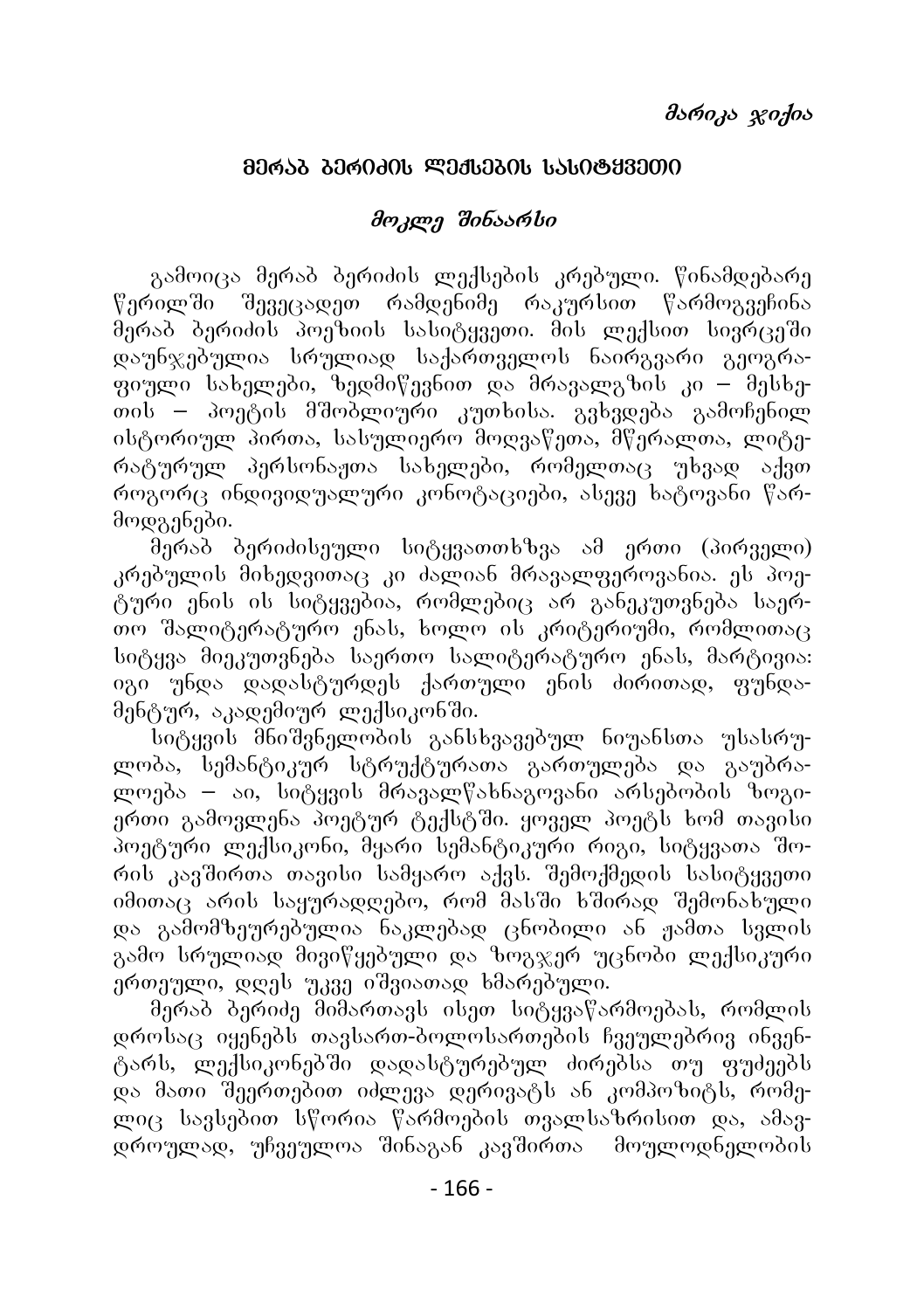გამო. მისი სიტყვათქმნადობა შემოქმედებითი პროცესის განუ-.<br>ყოფელი ნაწილია და ავლენს ენის შინაგან ბუნებას, მის პოtencias. sityvawarmoebis modelTa warmodgena, faqtobriვად, ენის პოტენციურ შესაძლებლობასწარმოაჩენს, რაც ენის poetur situacion situación situación de la completa de la control de la control de la control de la control de .<br>ბერიძისეული სიტყვათქმნადობა მრავალფეროვანია ამ ერთი<br>(პირველი) კრებულის მიხედვითაც კი, ხოლო — ავტორისეული  $(3$ ირველი) კრებულის მიხედვითაც კი, ხოლო ოკაზიონალიზშები უცილოდ ამდიდრებენ ქართული ენას.

## *Marika Jikia*

### **MERAB BERIDZE'S VERSES' WORD WORLD**

#### *Abstract*

A collection of Merab Beridze's poems has been published. In the present letter we have tried to present the poetry word world of Merab Beridze from several angles. In his verse space, are treasured various geographical names of all Georgia and – thoroughly and many times – those of Meskheti – the native land of the poet. We can meet there the names of prominent historical figures, clergymen, writers, literary characters, who have in abundance both, individual connotations and pictorial representations.

Merab Beridze's word composing is diverse. These are the words of the poetic language that do not belong to the common literary language, and the criterion by which the word belongs to the common literary language, is simple: it must be evidenced in the main, fundamental, academic dictionary of the Georgian language.

The infinity of different nuances of the meaning of the word, the complication and simplification of the semantic structures – these are some of the manifestations of the multifaceted existence of the word in a poetic text. For, every poet has his own poetic vocabulary, strong semantic sequence, his own universe of connections between words. The Creator's word world also merits attention, for there often is preserved and exposed a lexical unit, sometimes unknown, sometimes – less known or completely forgotten due to the passage of time and rarely used today.

During word production Merab Beridze uses the usual inventory of prefixes and suffixes, roots or stems evidenced in dictionaries, and by combining them gives a derivative or composite that is completely correct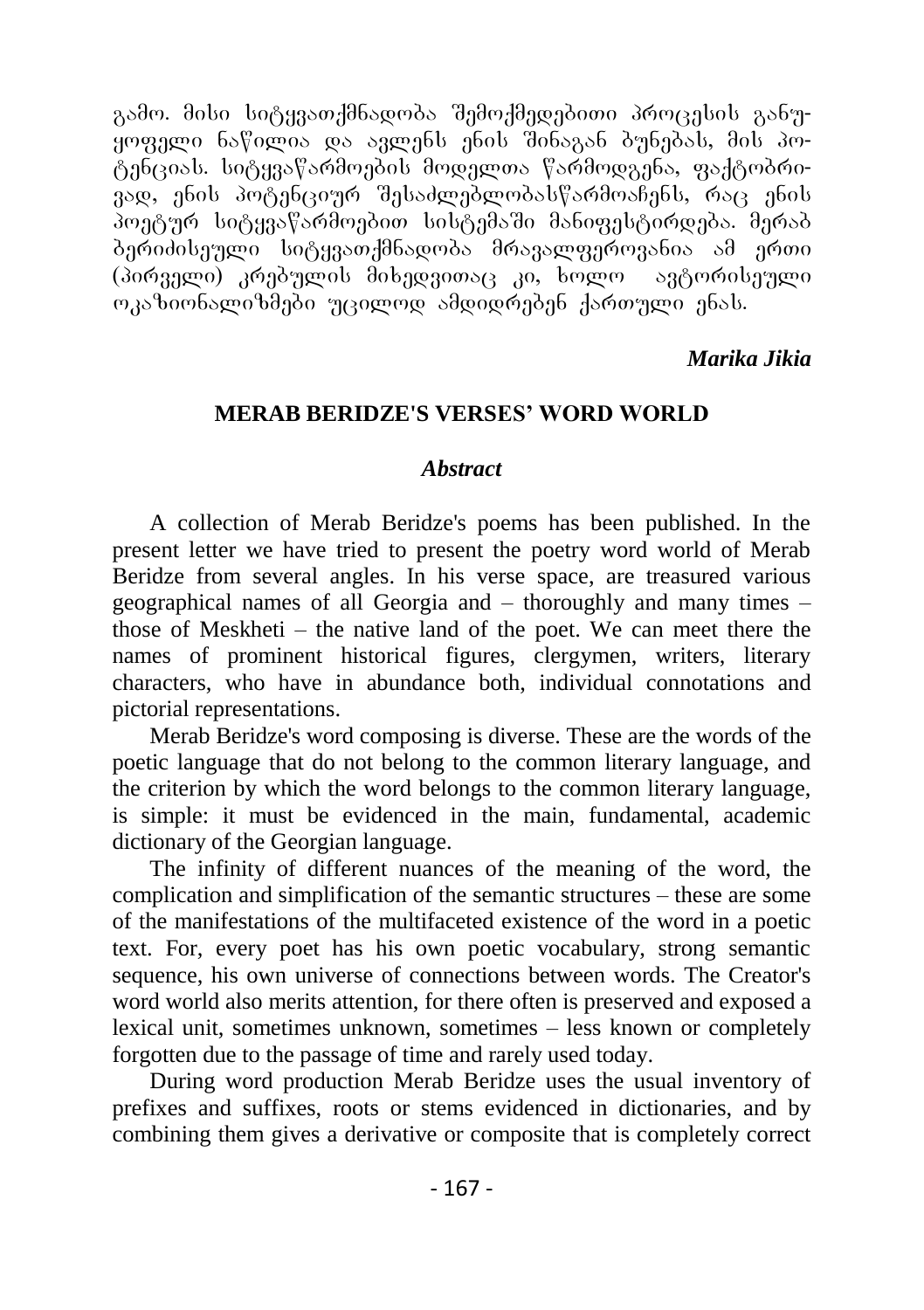in terms of production and, at the same time, is unusual because of unexpectedness of internal connections. His word production is an integral part of the creative process and reveals the inner nature of the language. The presentation of word-production models, in fact, reveals the potential of a language, manifested in the system of poetic word-production of the language. Merab Beridze's eloquence is diverse even according to this one (first) collection, and the author's occasionalisms undoubtedly enrich the Georgian language.

**Key Words:** Merab Beridze's verses' word world, onyms, occasionalisms

პოეტურ თხზულებათა ლექსიკას სწავლობენ არამარტო ლიტერატურათმცოდნეები, არამედ ენათმეცნიერებიც, რომლებიც იკვლევენ ენის დერივაციული საშუალებების შემოქმედებითად გამოყენების უნარს. ავტორისეული სიტყვათქმნადობა შემოქმედებითი პროცესის განუყოფელი ნაწილია და ავლენს ენის შინაგან ბუნებას. სიტყვაწარმოების მოდელთა წარმოდგე-.<br>ნა, ფაქტობრივად, წარმოაჩენს ენის პოტენციურ შესაძლებლობას, რაც ჟნის პოეტურ სიტყვაწარმოებით სისტემაში მანიფესტირდება.

შემოქმედის სასიტყვეთი იმითაც არის საყურადღებო, რომ .<br>ხშირად მასში შემონახული და გამომზეურებულია ნაკლებად .<br>ცნობილი ან ჟამთა სვლის გამო სრულიად მივიწყებული და .<br>იქნებ ზოგჯერ უცნობი ლექსიკური ერთეული, დღეს უკვე იშ-,<br>ვიათად ხმარებული. სიტყვის მნიშვნელობის განსხვავებულ ნიუანსთა უსასრულობა, სემანტიკურ სტრუქტურათა გართულება და გაუბრალოება, შინაგან კავშირთა მოულოდნელობა — აი, სიტყვის მრავალწახნაგოვანი არსებობის ზოგიერთი გამოვლენა პოეტურ ტექსტში. 2019 წელს სამცხე-ჯავახეთის სახელმწიფო უნივერსიტეტის გამომცემლობამ დასტამბა ფილოlogiis mecnierebaTa doqtoris, gamoCenili onomastiko- $\mathrm{lab}$ , პროფესორ მერაბ ბერიძის ლექსების კრებული სათაურით – "უნდა იფხიზლო მაშინ, როცა შგლებსაც კი სძინავთ". წინამდებარე წერილში ჩვენ შევეცდებით, რამდენიმე რაკურსით წარმოვაჩინოთ მერაპ პერიძის პოეზიის მხოლოდ სასიტყვეთი მისი ლექსების იდეურ-მხატვრული ანალიზის გარეშე.

ერთი შეხედვით, საკუთარი სახელი ყველაზე ცხადი გრამატიკული კატეგორიაა. იგი მუდამ მიემართება სივრცისა და  $\overline{\omega}$ დროის ერთ კონკრეტულ ობიექტს – პირს. ყოველი ტიპის სა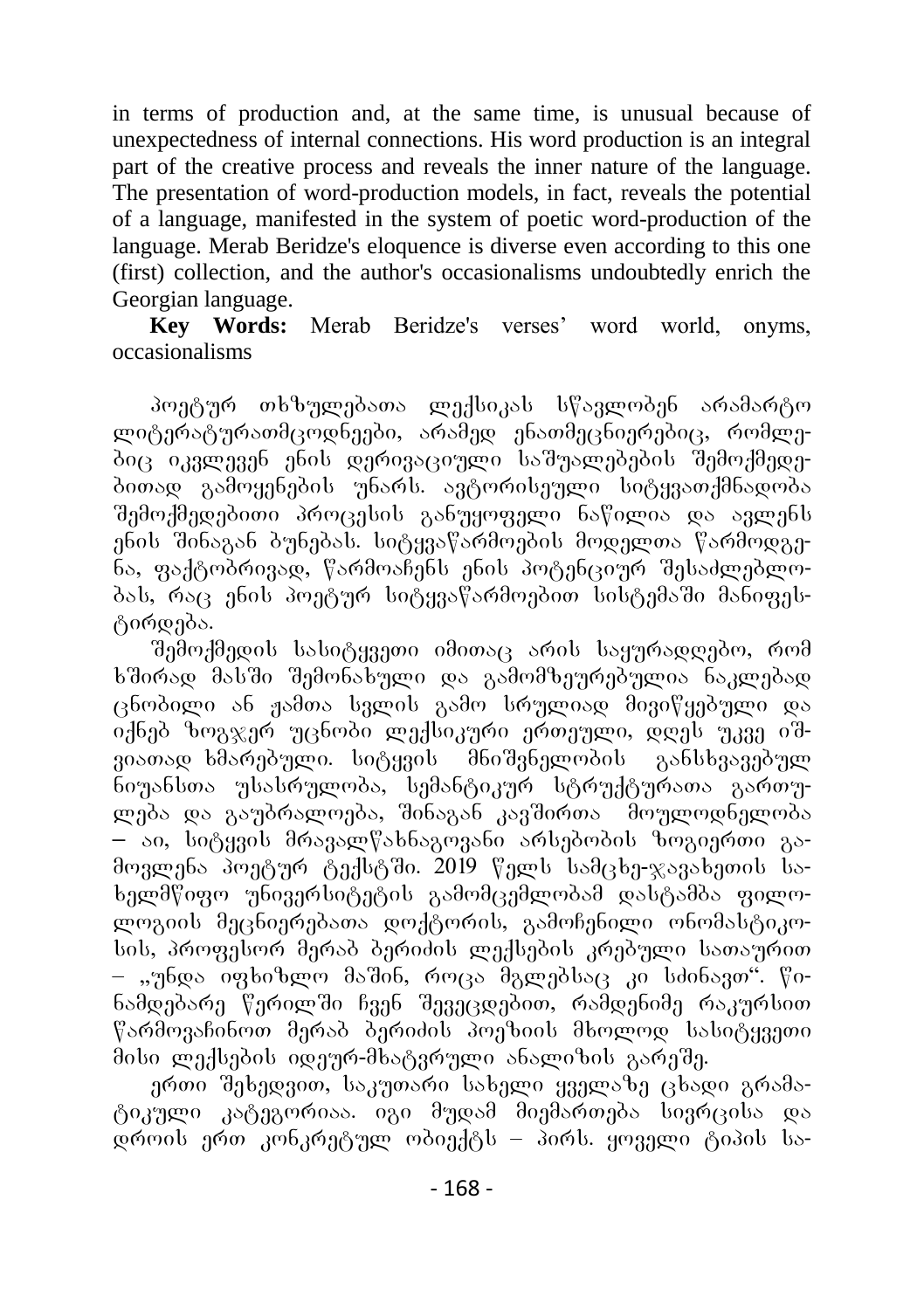ხელთაგან ადამიანის საკუთარი სახელი ყველაზე უფრო კონკრეგულია და მას ამავე დროს სიგნიფიკაგორული შინაარსი არ გააჩნია. საგანთა ერთადერთი დასახელებაა, რომელსაც, თუ \_ მკაცრად ვიმსჯელებთ, მნიშვნელობა არა აქვს, უშუალო  $\alpha$ ნებითი მიმართება არ გააჩნია. შკითხველის წარმოსახვასა და განწყობას ხელს უწყობს ლიტერატურული ონიმების არსებობაც. `ლიტერატურული ონიმები` გამოიყენება ექსპრესიული მიზნებისათვის, ამდიდრებს და სისტემურობას ანიჭებს ნაწარმოებს.

ყოველდღიურ კომუნიკაციაში ვიყენებთ საკუთარ სახელებს, რომელსაც მიეკუთვნება რეალურად არსებული ადამიანის, ქალაქის, მდინარის, მთისა თუ ნებისმიერი ობიექტის სახელი, რომლითაც პოეტები ლიტერატურულ პერსონაჟებს, საგნებსა და სიუჟეტებს ქმნიან, ისინი გარდაიქმნებიან ლიტერატურულ ონიმებად. ყოველი ლიტერატურული ნაწარმოები განსხვავებულ, სპეციფიკურ ხასიათს ატარებს, რომლითაც ავტორის ორიგინალობა და ინდივიდუალიზმი ვლინდება და რომლის დანიშნულებაა, შექმნას შესაბამისი განწყობა, რათა ზემოქმედება მოახდინოს შკითხველის ქცევისა თუ განცდის მიმდინარუობაზე. სხვადასხვა ტიპის ლიტურატურული ოინიმების მოხსენიებით ხდება აზროვნების ფიქსაცია ერთ კერძო დენოტატზე, გონება ქვეცნობიერად აერთიანებს, მობილიზაციას უკეთებს, ყველა არსებულ ინფორმაციას მოცემულ ობიე- $\tilde{A}$ გზე. მწერალი ერთი სახელდებით მკითხველის გონებაში მის .<br>ირგვლივ არსებული ინფორმაციის ლოკალიზებას ახერხებს.  $\sigma$   $\bar{\sigma}$   $\bar{\sigma}$   $\bar{\sigma}$  and  $\bar{\sigma}$  and  $\bar{\sigma}$  and  $\bar{\sigma}$  and  $\bar{\sigma}$  and  $\bar{\sigma}$  and  $\bar{\sigma}$  and  $\bar{\sigma}$ 

რა და აქ არის დაუნჯებული ქართულ გეოგრაფიულ ონიმთა ნამდვილი ხაზინა: აღზევანი, აჭარა, აბასთუმანი, აბული, აბულის მთა, ამირანის გორა, ალაგური, არმაზი, არტაანი, არტანულა, ასპინძა, ახალციხე, ბარალეთი, ბუზმარეთი, ბურნაშეთი, გელათი, დამალა, დიდგორი, ერუშეთის მთები, ვანის ქვაბები, ვარძია, ვერე, ზადენგორა, ზანავი, ზარზმა, თბილისი, თშოგვი, ივლიტა, კუმურდო, შესხეთი, ობოლეთის ტყე, ოკამი, ოცხე, ოცხის წყალი, ოცხურა, სათახვის ტბა, სათხე, სამცხე,  $b$ არო,  $b$ აფარა, საქართველო, საღამოს ტბა, სამსარი, საფარა, საფარის მთები, სლესა, ტობა, ფარავნის ტბა, უნაგორა, ფოკა, ქართლი, ქვაბლიანი, ქილდა, ღრელი, ღრელის მთა, ღრგილა, ,<br>ყანობილი, ჩორჩანი, წყაროსთავი, ჭაჭკარი, ჭოპორტი, ჭულევი,  $\tilde{b}$ ანაკი,  $\tilde{b}$ ევგრძელა,  $\tilde{b}$ ერთვისი, ხიზაპავრა, ხიზი, ჯავახეთი....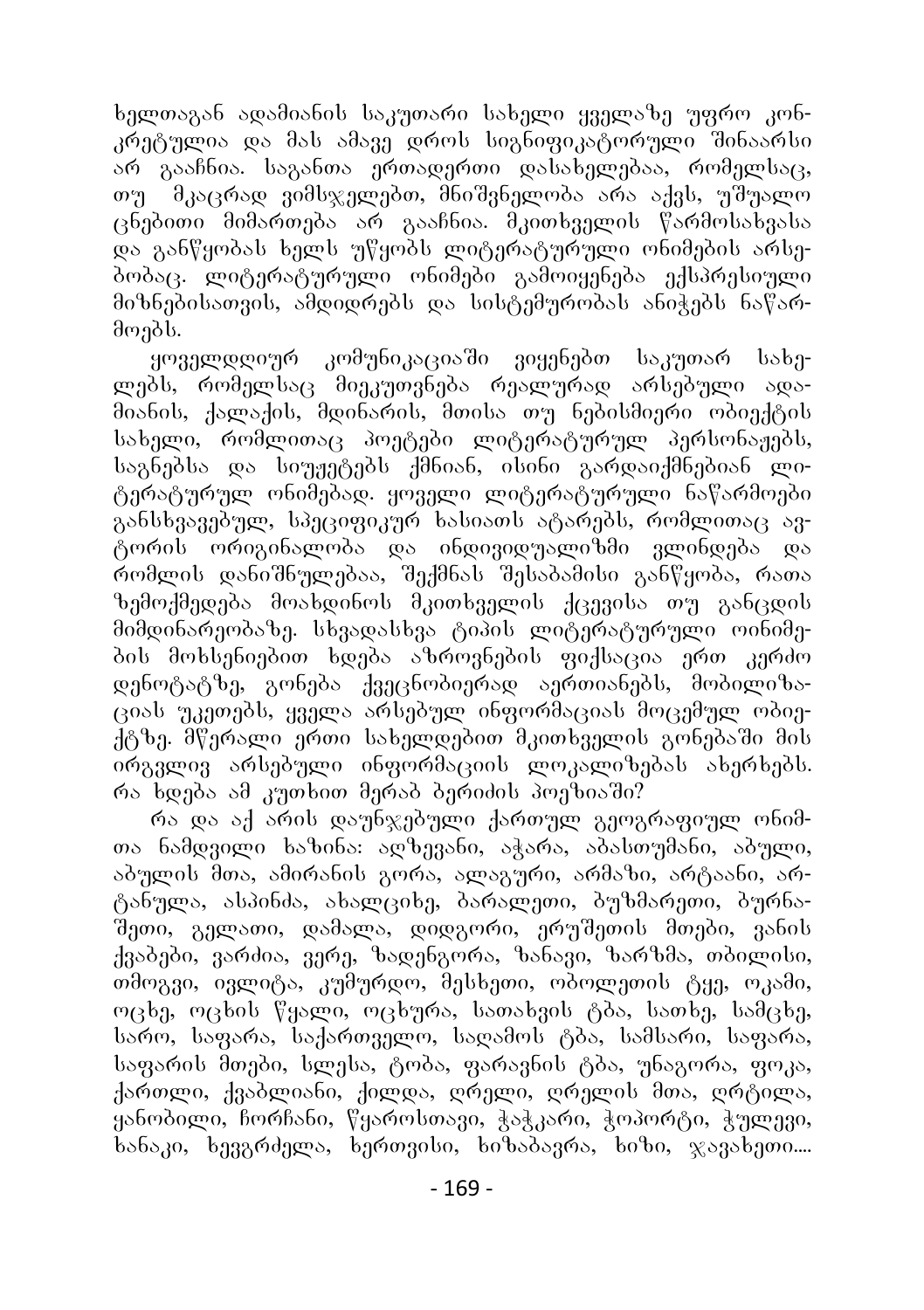და ასგზის შეგვხვდა, მეტჯერ თუ არა,მტკვართა მტკვარი. უამათოდ ჩვენი ყოფა წარმოუდგენელიაო, - აკი აცხადებს წინათქმაში მერაბ ბერიძე. საკუთარი სახელით, როგორც წესი, იდენტიფიცირდება დასახელებული პირი როგორც შეტყობინების ობიექტი (საგანი) და მაქსიმალურად არის რეალიზებული მისი დენოტატური შესაძლებლობები. მერაბ ბერიძის ლექსებში გვხვდება გამოჩენილ ისტორიულ პირთა, სასულიერო მოღვაწეთა, მწერალთა, ლეგენდების გმირთა თუ ლიტერატურულ პერსონაჟთა სახელები, რომელთაც უხვად აქვთ როგორც ინდივიდუალური კონოტაციები, ასევე ხატოვანი წარმოდგენები: ადამი, ევა, იოანე, ქრისტე, მუპამედი, ზადენი, აფროდიტე, აპოლონი, ელია, ამირანი, ბადრი, უსუპი, დავითი, დალი, ნინო, ბაგრატიონი, არსენი, გრიგოლ ხანძთელი, სერაპიონ ზარზმელი, ლაშა-გიორგი, იაი, რუსთაველი, ჭაშნაგირი, ფრიდონი, ცოტნე, სააკაძე, ერეკლე, კოხტა, საკოცარი, ილია, გალაკტიონი, შალიკაშვილი, აბაშიძე, ჯუღაშვილი, მელანო, იოკიმე ბერიძე, ბექა, ვასიკო, ზვიადი, ნათელა, ნათია, სერგო, გიგი, ზურა, ვატია, სოსო, ნუგზარი, კიკოლა, სულეიმანა და სხვ. და სხვ.

ონიმთა მიმართ ავტორის არაგულგრილობის საილუსტრა- $\beta$ იოდ მოგვაქვს კრებულის პირველივე ლექსი – მაინ $\beta$  ვერა ვთქვი სათქმელი:

> 386dosb 306001 bobogmo, asbob associated and an **კუმურდოს** მადლი ვიწიე, ვაქე მაცხოვრის სინორჩე. **წყაროსთავს** ძალა შევთხოვე, **ფოკას** დავკოცნე **ნინოს** გზა, **საღამოს** სამთა ტაძართა ვუპნიე ველის მიმოზა. **სათხის** ტაძარზე ნათალი, უცხო დამცქერის ლოდები, 8965890-bsdboob bscom(35300 ახლავთ წინაპართ გოდება. grongom bobdongmas podmmas, **არსენს** უკურთხა **საფარა,** ლაშა-გიორგი **– ბარალე**თს თვით დანთებია ლამპარად,  $\partial$ აინც ვერა ვთქვი სათქმელი,  $R^3$  mada and  $R^5$  and  $R^5$  more modes.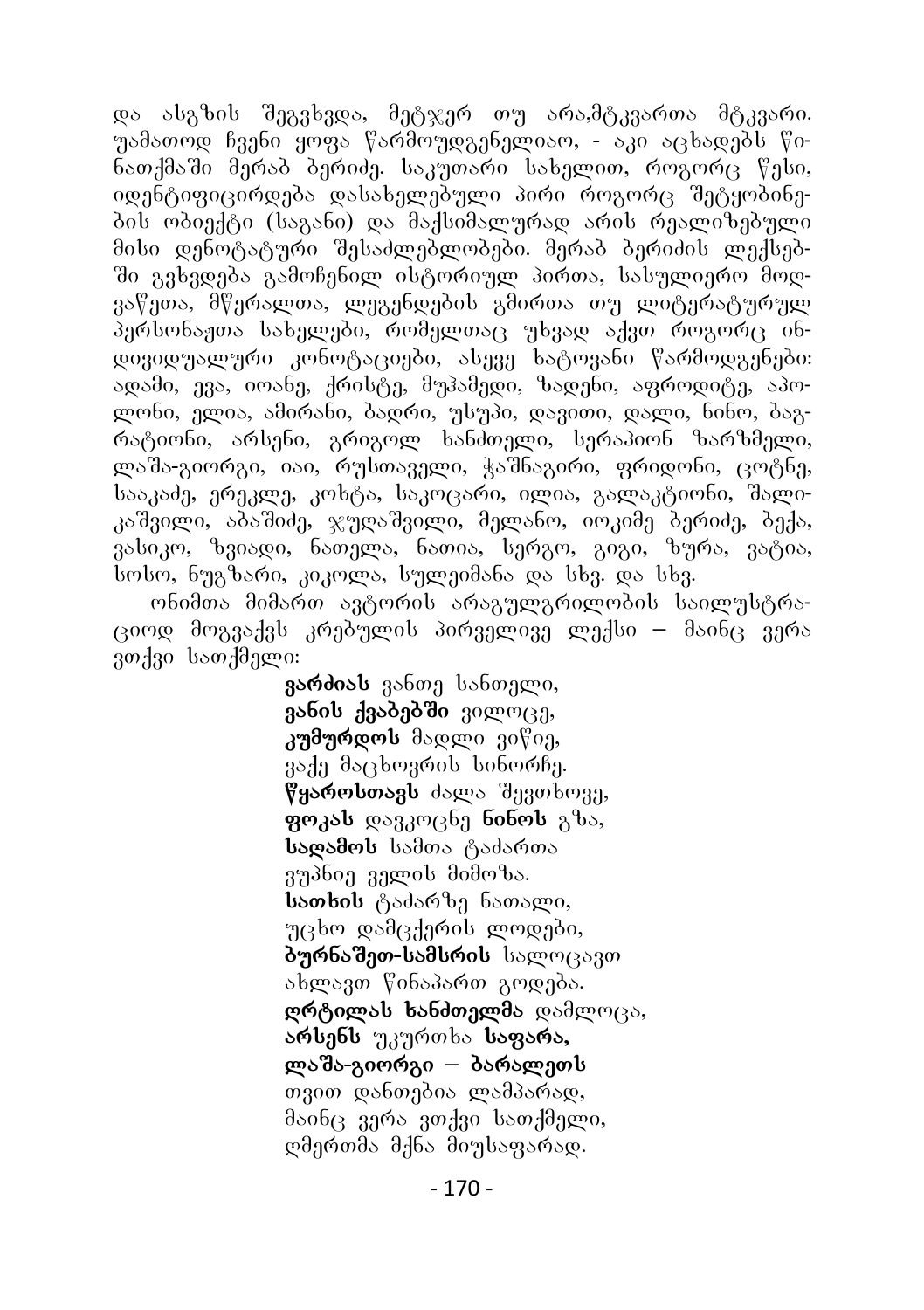მოვერიდები ტერმინ პოეტური სიტყვათთხზვის მკაცრ განსაზღვრებას. ეს არის პოეტური ენის ის სიტყვები, რომლებიც არ განეკუთვნება საერთო სალიტერატურო ენას, ხოლო ის კრიტერიუმი, რომლითაც სიტყვა მიეკუთვნება საერთო შალიტერატურო ენას, მარტივია: იგი უნდა  $\;$  დადასტურდეს ქართული ენის ძირითად, ფუნდამენტურ, აკადემიურ ლექსიკონში  $(6a)$ ნს სინამდვილეში ეს ქართული ენის განმარტებითი ლექსიკონია); ხოლო თუკი ლექსიკურ ერთეულს დიალექტიზმის სურნელი ახლავს, იგი უნდა დაიძებნოს ან ალექსანდრე ღლონტის ქართულ კილო-თქმათა სიტყვის კონაში, ან მესხურ- $\chi$ ავახური ტექსტების თანმხლებ ლექსიკონებში. ქართულს, ისევე როგორც სხვა ენებს, აქვს საშუალებები, რომელთა მეშვეობითაც წარმოიქმნება ახალი სიტყვები. ამ მხრივ განსაკუთრებული როლი აკისრიათ აფიქსებს. პოეტურ ტექსტში ვლინდება სიტყვის მნიშვნელობის ნიუანსები, რთულდება ან მარტივდება სემანტიკური სტრუქტურები. ყოველ პოეტს ხომ თავისი პოეტური ლექსიკონი, მყარი სემანტიკური რიგი, სიტყვათა შორის კავშირთა თავისი სამყარო აქვს. ახალი ელფერი სიტყვას შეიძლება შესძინოს ერთმა ნიუანსმაც კი, იქნება ეს მოულოდნელი კონტექსტი, სიტყვის მაწარმოებელი ყალიბის შეცვლა თუ აფიქსის უჩვეულო გამოყენება ამა თუ იმ ფუძესთან. რადგან ყველა მაგალითი ამ წიგნიდან არის, გამეორებათა თავიდან ასაცილებლად მხოლოდ გვერდს ვუთითებ. ასე, მაგალითად, "ვიშ" შორისდებული მრავლობითისა და ში- $\alpha$ ემითი ბრუნვის ნიშნით: "და აღარა აქვს აზრიწუხილს, ვაის და ვიშებს." (78).

გაარსებითებულია ზმნიზედა "ზემოთ":

"რაღაც აზრი აქვს ზემოთში დაღლას" (226).

ასევეა ნაბრუნები ზმნიზედები:

"ამ გაწყვეტილს გუშინს და ხვალეს (56),

"იამე ხვალის ოცნების ტაძრით" (60).

ლექსემა "არყი" უპირატესად ნათესაობით ბრუნვაში გვაქვს გათავისებული: არყის ხე, არყის ტოტი, არყის ქერქი. იშვიათად და ისიც სპეციფიკურ ტექსტებში "არყი" უცილოდ სახელობით ბრუნვაში გვხვდება. შერაბ ბერიძესთან კი ამ სიტყვას მოთხრობით ბრუნვაში გადავაწყდით:

"არყმა უმალ გადაწყევლა"(190).

სიტყვაწარმოების მოდელები, ფაქტობრივად, ენის სიტყვა-<sub>წარმოე</sub>ბითი სისტემა, არის ენის პოტუნციური შესაძლებლობა,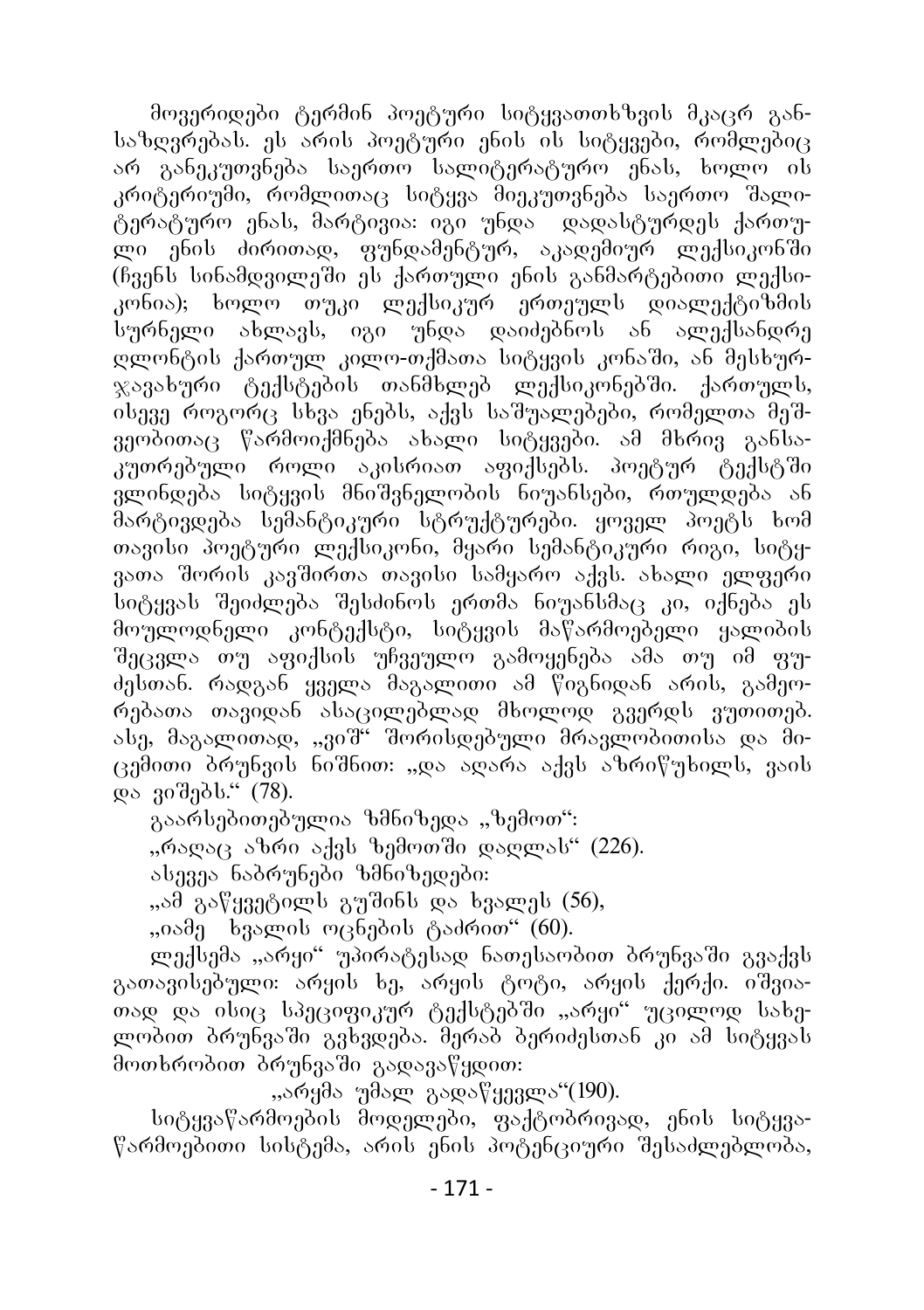რითაც რეალიზდება პოეტური სიტყვათქმნადობა. ოკაზიონალიზმები ვერ შეიქმნება ენის დერივაციული სისტემის უგულებელყოფით.

ნეოლოგიზმები, რომლებიც გვხვდება მერაბ ბერიძის პოეტურ შემოქმედებაში, ისეთი სიტყვაწარმოებაა, რომლის დროსაც შემოქმედი იყენებს თავსართ-ბოლოსართების ჩვეულებრივ ინვენტარს, `ლექსიკონებში `დადასტურებულ ძირებსა თუ ფუძეებს და მათი შეერთებით იძლევა დერივატს ან კომპოზიტს, რომელიც სავსებით სწორია წარმოების თვალსაზრისით და,<br>ამავდროულად, უჩვეულოა შინაგან კავშირთა მოულოდნე-.<br>\_ უჩვეულოა შინაგან კავშირთა მოულოდნელობის გამო.

და რაც მთავარია: იგი მერაბ ბერიძისეულია...

სახელებით დავიწყოთ.

წარმოქმნილი სახელები: სა- -ეთ- თავსართ-ბოლოსართითაა სამუსიკეთი (104), სასულეთი (43, 152);

bs- -g : bsdgageg (87), bsbobgeg (196);

-ეთ-პოლოსართითაა შავგულეთი  $(70)$ ;

-ობა-თია წარმოქმნილი უდღეობა (65), სავსემთვარობა (110), ქარობა (154), ბახალობა (215), გულღრძოობა (65);

-ე $\delta$ ა-თია დაძაღლება (155);

-უნა: გოჭუნა (213).

**ერთცნებიანი კომპოზიტებია:** დიდპაპა (25,74)), ლოდკაცა  $(28)$ , anggolanggo  $(114, 132)$ , dgoodolage  $(131)$ , nandoodalo  $(207)$ ,  $\alpha$  gondnessed (183),  $\alpha$ s g-oranisho (166), nan-bong-o (219), patronsagineli (199), io-wio (fiqri) (145), ZirquSi  $(168)$ , სტანდარტსახლები  $(45)$ , ზნეჯამბაზობა  $(20)$ .

**ორცნებიანი კომპოზიტებია:**ხმალ-კეჭნობა(27), საგზალ-სამ- $\delta$ ადისი (85), კენარ-შეთამაშება (132), ტკბილ-მწარე (32).

**წინა ვითარების:** ნანისლი (205), ნაკარკალი(28), ნაძაღლარი  $(17)$ , ნაზაფხულ-ნაიმედარი  $(38)$   $($ ქეგლ-შია ნაიმედევი), ნაორგულები (151), ნაგულარი (192), ნაბალღამარი (192), ნაკვალები (193) (ქეგლ-შია ნაკვალევი).

**ზედსართავი სახელი:** შემოდგომურა (13, 246), მერცხლიბუდური  $(34)$ , შუაცეცხლური  $(34)$ , ყვაური  $(215)$ , ჩრდილმადლიანი  $(124)$ , გამოგლეჯილუბიანი  $(154)$ .

ემოციის გასამძაფრებლად ავტორი ხშირად მიმართავს ლექსემის **გამეორებას** მსაზღვრელ-საზღვრულის სინტაგმაში.

dbsbggmagen bsongbsmdoo dimphas dos: wogenb wogensb (190),  $\varrho$  and  $\varrho$  denote (167),  $\varrho$  sdot  $\varrho$  sdos (228), angular anguls (47).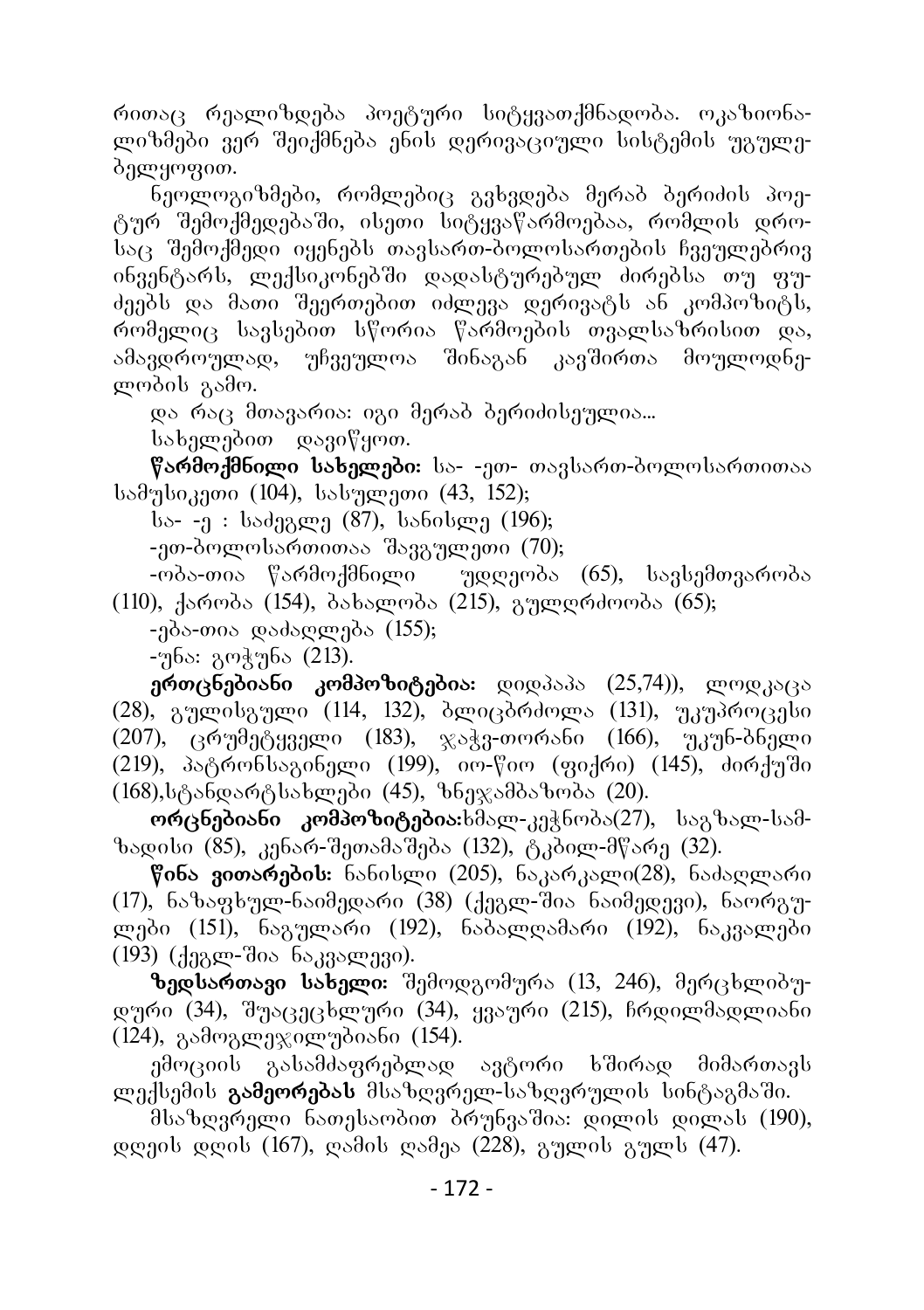მსაზღვრელი მრავლობითსა და ნათესაობით ბრუნვაშია:  $\partial \mathfrak{b}_1$ თა  $\partial \mathfrak{b}_1$  (45), ფერთა ფერებს (100),  $\partial$ რავალთა მრავალში  $(201)$ , 386000 38600 (177), degan manda degan (113);

იგივე – პოსტპოზიციური მსაზღვრელით: ძალი ძალათა  $(63)$ ,  $333$   $333$   $(63)$ .

ასევე ერთი და იმავე ლექსემის შემცველი სინტაგმები, <u>ოღონდ უქონლობის ცირკუმ-ფიქსიანი მსაზღვრელით – უდ-</u>  $\overline{r}$  (95),  $\overline{r}$  (95),  $\overline{r}$   $\overline{r}$  (dogetor  $\overline{r}$  (204),  $\overline{r}$   $\overline{r}$   $\overline{r}$   $\overline{r}$   $\overline{r}$   $\overline{r}$   $\overline{r}$   $\overline{r}$   $\overline{r}$   $\overline{r}$   $\overline{r}$   $\overline{r}$   $\overline{r}$   $\overline{r}$   $\overline{r}$   $\overline{r}$   $\overline$  $b$ ეულოთა ს $b$ ეული (17).

უქონლობის ცირკუმფიქსიანი საზღვრულით – პურიანი უპურობა (225).

.<br>ოკაზიონალური სიტყვა განსხვავდება უზუალურისაგან, მაგრამ ავლენს ენის დერივაციულ-ექსპრესიულ პოტენციას  $( \delta_0, \delta_1)$  ( $\delta_2$  )  $\delta_3$  )  $\delta_4$  )  $\delta_5$  )  $\delta_6$  ,  $\delta_7$  ,  $\delta_8$  )  $\delta_7$  ,  $\delta_8$  ,  $\delta_9$  ( $\delta_9$  )  $\delta_9$  ( $\delta_9$  )  $\delta_9$  ( $\delta_9$  )  $\delta_9$  ( $\delta_9$  )  $\delta_9$  ( $\delta_9$  )  $\delta_9$  ( $\delta_9$  )  $\delta_9$  ( $\delta_9$  )  $\delta_9$  $g$ ე ქართულ სალიტერატურო ენაში ზმნურ ოკაზიონალიზმთა წარმოებას დიდი ტრადიცია აქვს.

მერაბ ბერიძის პოეტურ თხზულებებში საინტერესო **ზმნური ფორმები** შეგვხვდა: წაუყმუვლა (220), დარდება (14), გაწვინიკდა (65), აროკდნენ (74), გავეშდება (126), ჩამოღედა (132),  $\tilde{B}_{233}$  $\tilde{B}_{333}$  $\tilde{B}_{333}$  (148),  $\tilde{O}_{333}$  ( $\tilde{O}_{333}$ ),  $\tilde{O}_{333}$  ( $\tilde{O}_{333}$ ),  $\tilde{O}_{333}$  $\tilde{B}_{333}$  $\tilde{B}_{333}$  $\tilde{B}_{333}$  $\tilde{B}_{333}$  $\tilde{B}_{333}$  $\tilde{B}_{333}$  $\alpha$ 

**ნასახელარზშნათა სიუხვეცაა:** წაუქარია (246), დააქვირითა  $(213)$   $(13)$   $(13)$   $(13)$   $(13)$   $(13)$   $(13)$   $(13)$   $(13)$   $(13)$   $(13)$   $(13)$   $(13)$   $(13)$   $(13)$   $(13)$   $(13)$   $(13)$   $(13)$   $(13)$   $(13)$   $(13)$   $(13)$   $(13)$   $(13)$   $(13)$   $(13)$   $(13)$   $(13)$   $(13)$   $(13)$   $(1$ გვარის ნამყო დროის მიმღეობა – დაქვირითებული), მდედ- $\sim$  600b (213),  $\chi_{0}$   $\chi_{0}$  (5 $\chi_{0}$  (25),  $\chi_{0}$  (3),  $\chi_{0}$  (3),  $\chi_{0}$  ( $\chi_{0}$ ),  $\chi_{0}$  (105),  $\chi_{0}$ გამონაცრავს (125), დაამისნებს (36), ავილანდები (193), გაიმტკაველებს (100), ვიგაზაფხულებთ (188), წაუმუხლავთ (106),  $\delta$ ამოიმუხლა (123), მიყვავილე (144), შემოალისფრდა (104), მიე- $\delta$ zampa (136), bootsogram (165), gaosgobs $\delta$ g (220), gadagotფერა (247).

მოულოდნელი **პირის ნიშნებია:** წავგრძელდები (222), დამე- $_{330}$ დრუბა $(17)$ , შეგაფეთებ $(23)$ , გადაგყარო  $(23)$ , მაციოთ  $(28)$ ,  $\delta$ akalog (28),  $\delta$ akalog (208), gadang (26).

ზმნები -ობ თემის ნიშნით: მდედრობს (213), წითლობს  $(246)$ ,  $\frac{\partial \mathcal{G}}{\partial \mathcal{G}}$  (23).

**თემის ნიშნის ჩანაცვლება:** წაგიბილწებს (223), ჩაგე $x^{\omega}$ 

 $\frac{1}{2}$ cega: dodsdbagb (70),  $\frac{1}{2}$ o $\frac{1}{2}$  (11).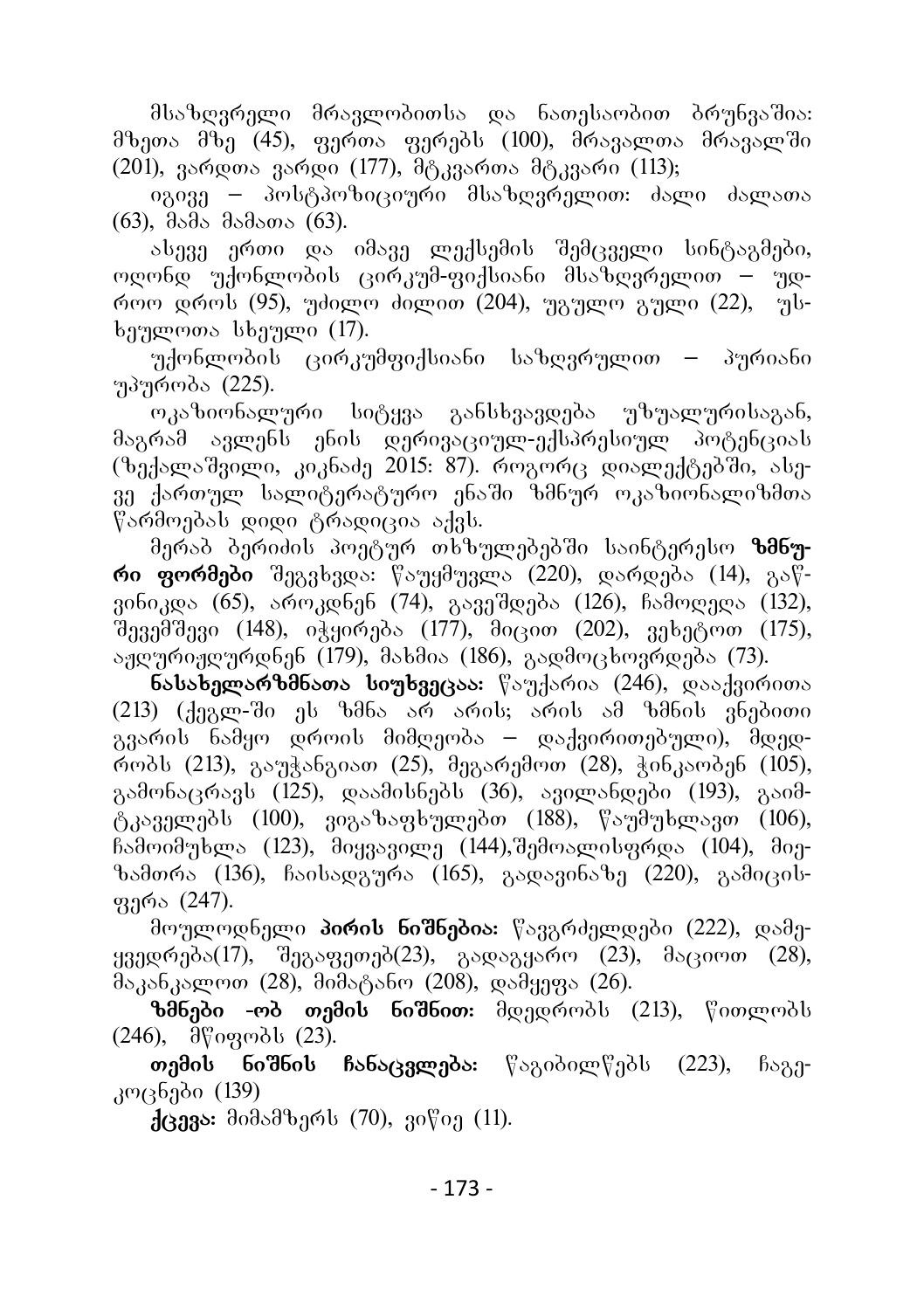**სხვა ზმნისწინის დართვა:** შემოვყელავ (193) (ქეგლ-შია შე $y_1$ gaz), გადახუნდება, გადახუნდა, გადაუხუნდა (209, 178, 248), აპოილოღნა (38), შემოალისფრდა (104), წაუმუხლავთ (106), ჩა- $\partial$  moder bava (123),  $\partial$  m $\partial$  mass  $\partial$  n $\partial$  m $\partial$  (153),  $\partial$  n $\partial$  must  $\partial$  mass (160),  $\partial$  haots- $\varphi$  (165), as  $\varphi$  and  $\varphi$  (220), as  $\varphi$  (190).

**საწყისი:** ამორბედება (37), სიბორგილი (39), არმოსვლა (200).

**მიმღეობა:** გადაბუჩქული (32), დაუქუხარი (37), განუგმირავი (39), მწოლარ-მდებარე (49), მოხავსული (58), ჩამოსაქცევარი  $(67)$ , გამოწურვილი  $(117)$   $($ ქეგლ-შია გამოწურული), აწალკული,  $\alpha$ მოჭოჭმანე (177), გადაწურვილი (200) (ქეგლ-შია გადაწურული), დამაბრკოლები (167) (ქეგლ-შია დამაბრკოლებელი), მოყელყელე  $(217)$   $($   $138$  ლ-შიამოყელელებული) და სხვ.

ავტორი ხშირად იყენებს ვნებითი გვარის წარსული დროის **-ნა-პრუფიქსიანი მიმდუობის** (შანიძე 1973: 575) ფორმებს: ჩამონადნობი (160), ოზონნაყლაპი  $((205)$   $(\frac{1}{4}a)^{200}$  ნაყლაპავი),  $\alpha$ ანახველები (59), ნავსები (193). ნაკვალები (193) (ქეგლ-შია  $6_{23}$ g $8_{23}$ (200),  $(36_2)$   $6_{23}$  $(33)$ .

.<br>**მიმღეობიანიკომპოზიტები:** გზადშემოყრილები (241), ნაცარ- $\sqrt[6]{8}$ ასმული (217), სიცარიელე-შეპყრობილი (158), არმთქმელები  $(80)$ , ხამთარგავლილი  $(28)$   $(\overline{d}$ gav-შია ხამთარგამოვლილი),  $\frac{1}{2}$ ილყვავშესეული (65), პირმტეხი (69), ფუძემოშლილი (73), სათ- $\overline{v}$ ვალუშოგდებული (84), მზენაკვები (193), ხიდწაღებული (96), .<br>ტოტგადახლართული (92), ვნებაშეუმშრალი (86), ღამენაწვალები (248), ავადმყოფობაშეყრილი (118), ახლადდაბადებულნი  $(213)$   $($ ქეგლ-შია ახალდაბადებული), წელაუმართავი  $(38)$   $($ ქეგლშია წელგაუმართავი), გულდაგვალული (209), სამკომპონენტიანია თავსნაცარდაყრილი  $(183)$   $($ ქეგლ-შია ნაცარდაყრილი), .

ზმნიზედა: შემოდგომისპირ (248), სახიერ (39), ორციხშუა (41), უმთენაროდ (68), უამთებოდ (70), სისხლდაკრულად (151),  $\theta$ ორის $\beta$  (166), უმფარველოდ (208).

მერაბ ბერიძე რამდენიმე ლექსს უძღვნის გაზაფხულს,  $\sigma$ უმცა წელიწადის დროუბიდან მისთვის დომინანტური მაინც შემოდგომაა, რომელსაც იგი განსაკუთრებულად წარმოაჩენს.  $(0.6.$  gendlindo: dideograda (182), agosto dideograda (95), dideoდგომა, ფერები (227), შემოდგომის - ფერები (246):  $\chi$ ერ ხომ არ  $\overline{3}$ იცით, შემოდგომის – რომ დგას სურნელი (182);

.<br>შემოდგომამ შემომცინა, დამავიწყა გაზაფხული (42);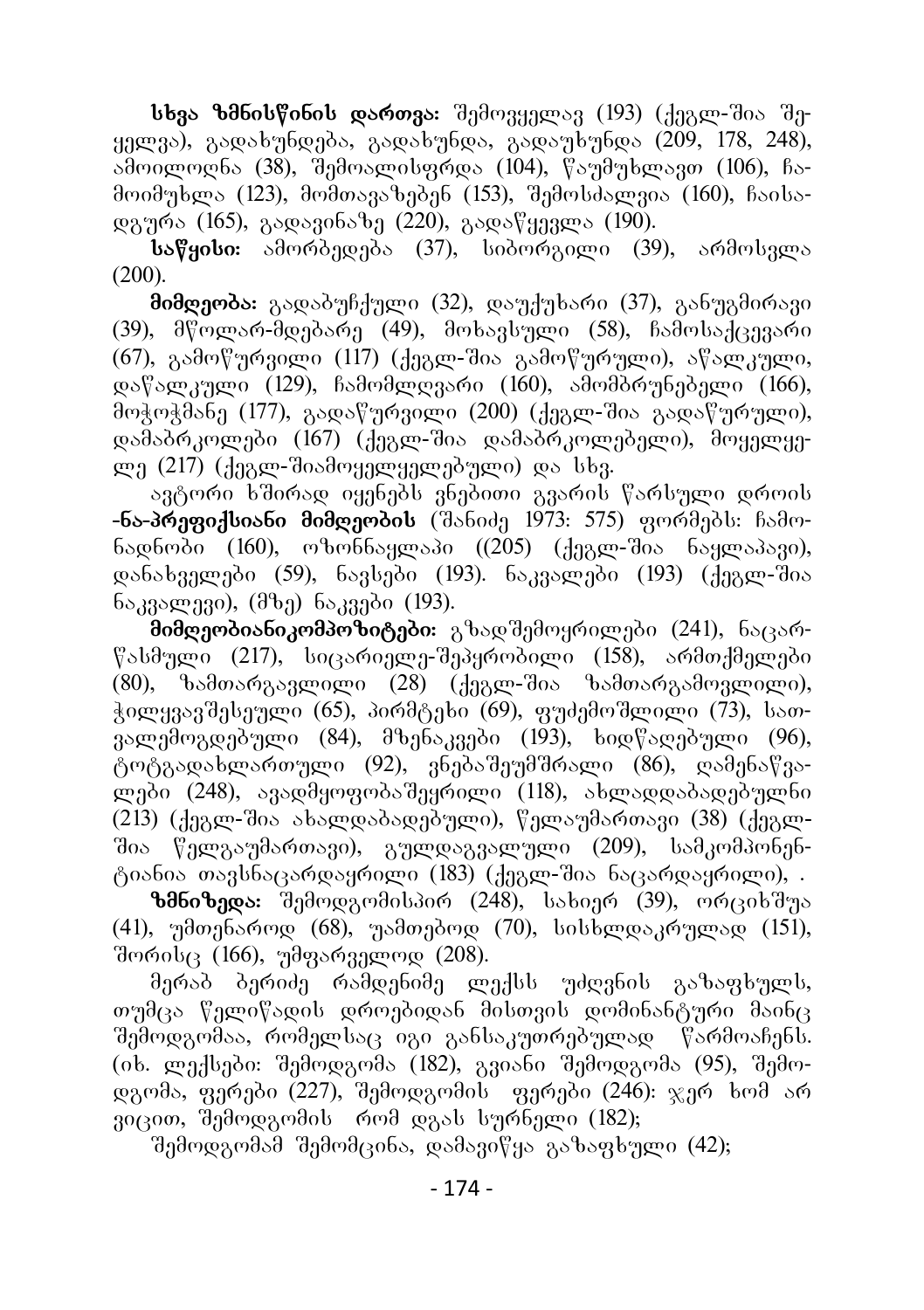ვიცი, მოვიწყენ ისევ შემოდგომურა ტყეზე (13);

შემოდგომურა ყვავილებს ხომ ვუმღერ ძველ სიმღერებსა

(246);

შემოდგომური გვმოსავს სამოსი  $(121)$ ;

 $\partial_{\Omega}$ მოდგომისპირ მოსულნი ხევის ქარს წაუქარია (248);

აქ მწვანე ფერებს შერევია თვით შემოდგომა (178);

 $\partial_{\Omega}$ მოდგომა $\overline{\partial}$  თავს იწონებს მხოლოდ მათი წყალობით (138);

შემოდგომას უდროო დროს ყინულეთი მოება (95);

 $\partial \overline{\partial}$ შემოდგომის სურნელება ქონდრის სუნით  $\overline{\partial}$ ემოაქვს (94);

ძოწისფერში გადასული შემოდგომა იწვოდა (132);

მიეზამთრა დღე შემოდგომის (134);

შემოდგომის სამი თვე გაზაფხულში შევიდა (213);

ხეს მომწყდარა შემოდგომა, სიყვითლეში ბანაობს (227);

შემოდგომის ნაზი გრძნობით სალამს ეტყვის სამომავლოს  $(242)$ ;

აი, შემოდგომა ჩემსავით შემოდგა (84).

მერაბ ბერიძის ლექსებს უცილოდ აფერადებენ **დიალექტური** ფორმები: გადუარა (100), მოველი (223), გადეხლართა (129), გადიტარა (134), გადუწია (134), გადვეშვი (18). ოდოჟღერი (141), ბუტუსარი (222), ნაგუზალი (37, 136), დრამი (175), რამდის (101, 145, 158).

მეგრული უნდა იყოს ოჭვართო (217).

ქრომატიულად ამაღლებულია **არქაული** სიტყვაფორმები, roma and bodan ben seminar shown is a bown and the some the ვვლო (13), რბოდი (241), არს (15), სახიერ (39), რებული (132), mixaris (183), mogelamunvis (73), sawier (239).

მის სასიტყვეთში ჩაღრმავებისას გვერდი ვერ ავუარეთ ხატოვანი აზროვნების გამოვლენას ექსპრესიულ სიტყვათშეხამებებით:

 $\alpha$ ღეს ხსნილია ლექსებისთვის (242),

გაუმარჯოს გაბზარული იდეების გადარჩენას (242),

მთვარემ ჩამოღედა ღრუბლის მკერდი (132),

 $a<sub>38</sub>$  $a<sub>9</sub>$  is also  $a<sub>9</sub>$  and  $a<sub>10</sub>$  and  $a<sub>10</sub>$ 

დრო, წამებად ნაჩეხი, საათს გამოქცეული (228),

 $m\lambda$ amedob oseado bs $b_0$ bas! (231),

ოზონნაყლაპი ფიჭვები დგანან ტყის თავდავიწყებად (205),

გამომექცევა ფიქრები შენკენ, მოწყენილ ნისლებს თავს შეაფარებს (248),

გადახუნდება ძველი არაკი (248),